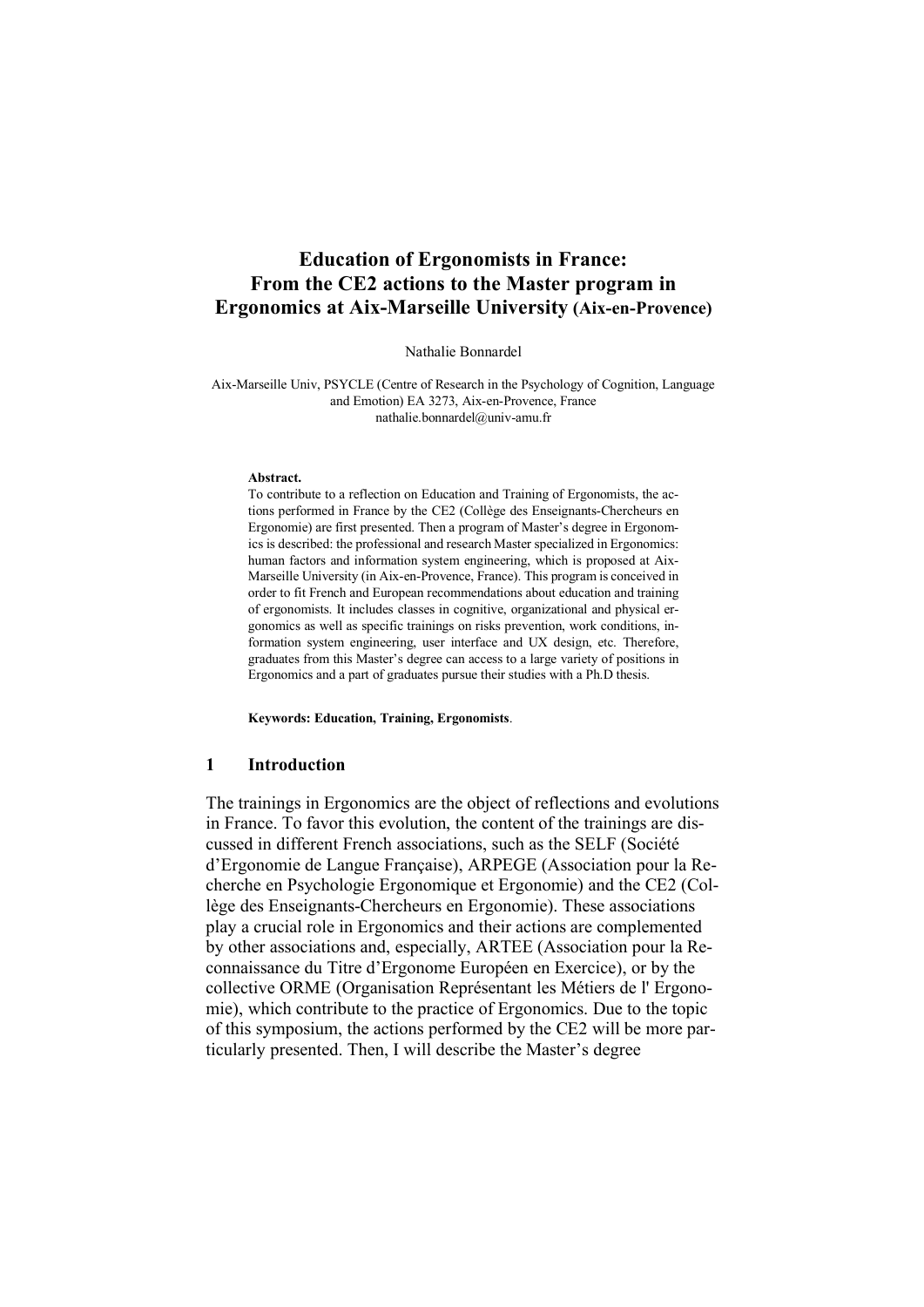specialized in Ergonomics: human factors and information system engineering, which is proposed at Aix-Marseille University, in Aix-en-Provence. More precisely, I will evoke the history of this training and present the content of this program in Ergonomics.

## **2 Role of the CE2 towards trainings in Ergonomics in France**

The CE2 (College of professors and assistant professors in Ergonomics) gathers full professors, associate and assistant professors of French high education institutions (Universities, engineering schools, CNAM) who are trained in ergonomics and who are training students in ergonomics. Members of this association are committed to promote and defend training and research in ergonomics.

The main actions in the recent years are in favor of the recognition of ergonomics training, associated to recommendations for the content of masters' degree in Ergonomics, work on the 'ergonomics professions sheet' and its variations as well as reflections on ergonomics certifications. In addition, it proposed a picture of training programs in Ergonomics to whom the members of the CE2 contribute (see Figure 1). Depending on the universities or institutions, these trainings are associated to Human and social sciences (in purple in the figure 1), to Sciences, Technologies, Health (in orange) or to Law, Economics, Management (in blue). In addition, some of the trainings in Ergonomics are directly dependent on a Mention in Ergonomics whereas other trainings are defined as 'parcours-type' in Ergonomics and associated to another Mention, such as Psychology for instance.

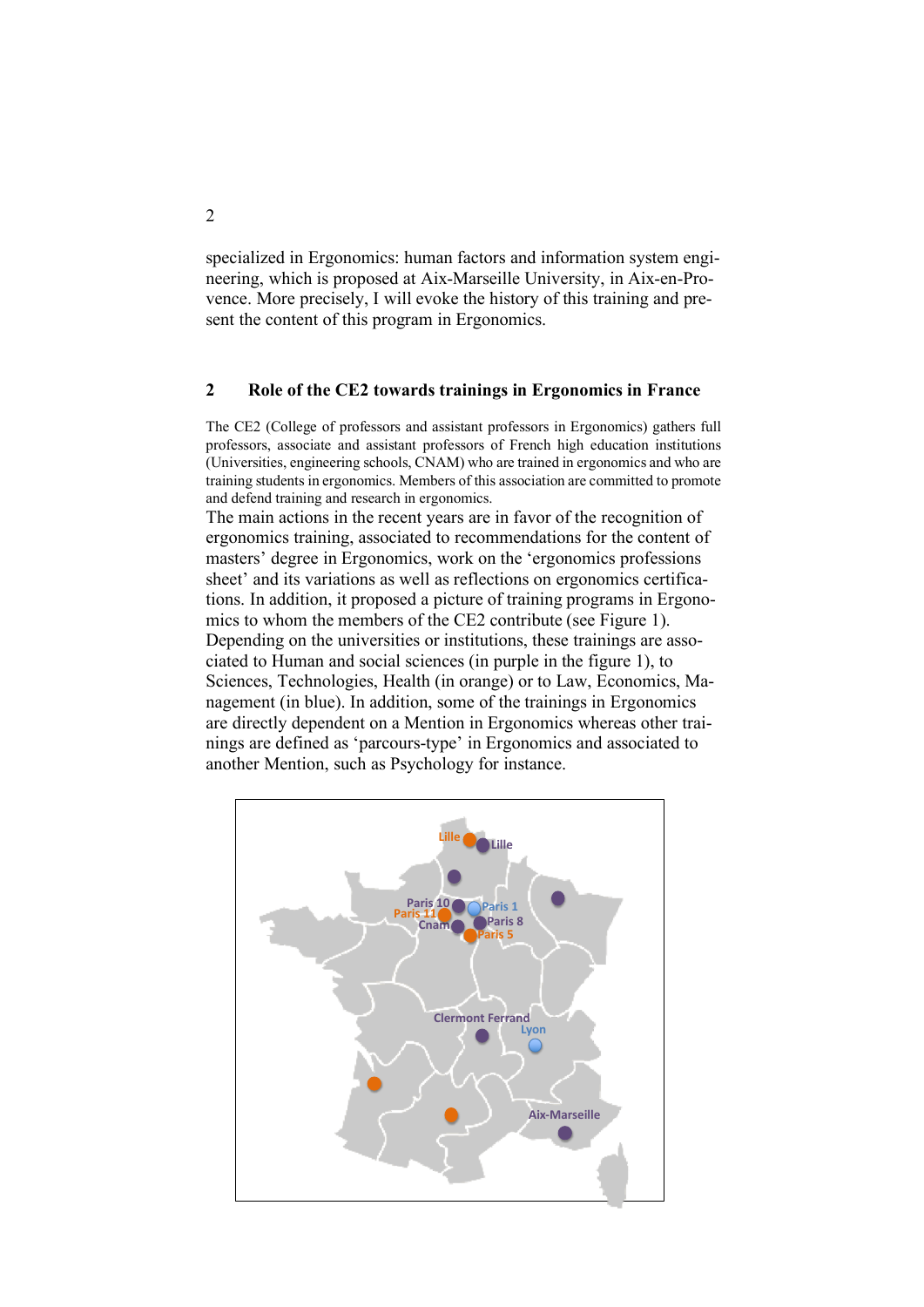Figure 1: Overview of training programs in Ergonomics in France, to whom the members of the CE2 contribute.

The actions of the CE2 also lead to the production of recommendations for Masters' degree trainings in Ergonomics in relationship with other reference texts, such as IEA recommendations, CREE criteria and ergonomics professions sheet.

Finally, the objectives of CE2 are to address more global issues, such as the following:

- how to maintain a common guideline in an evolving and ongoing accreditation process?
- where and how to intervene at a more global level (national, European, etc.) ?
- what are the ergonomics practitioners' difficulties and what are their needs (in partnership with different ergonomics associations)?

All these actions are thus fully useful for professors and assistant professors in Ergonomics.

# **3 Master degree in Ergonomics: Human factors and information system engineering (Aix-Marseille University, Aix-en-Provence)**

After this global presentation of actions related to training in Ergonomics in France, we are going to focus on the professional and research Master specialized in Ergonomics: human factors and information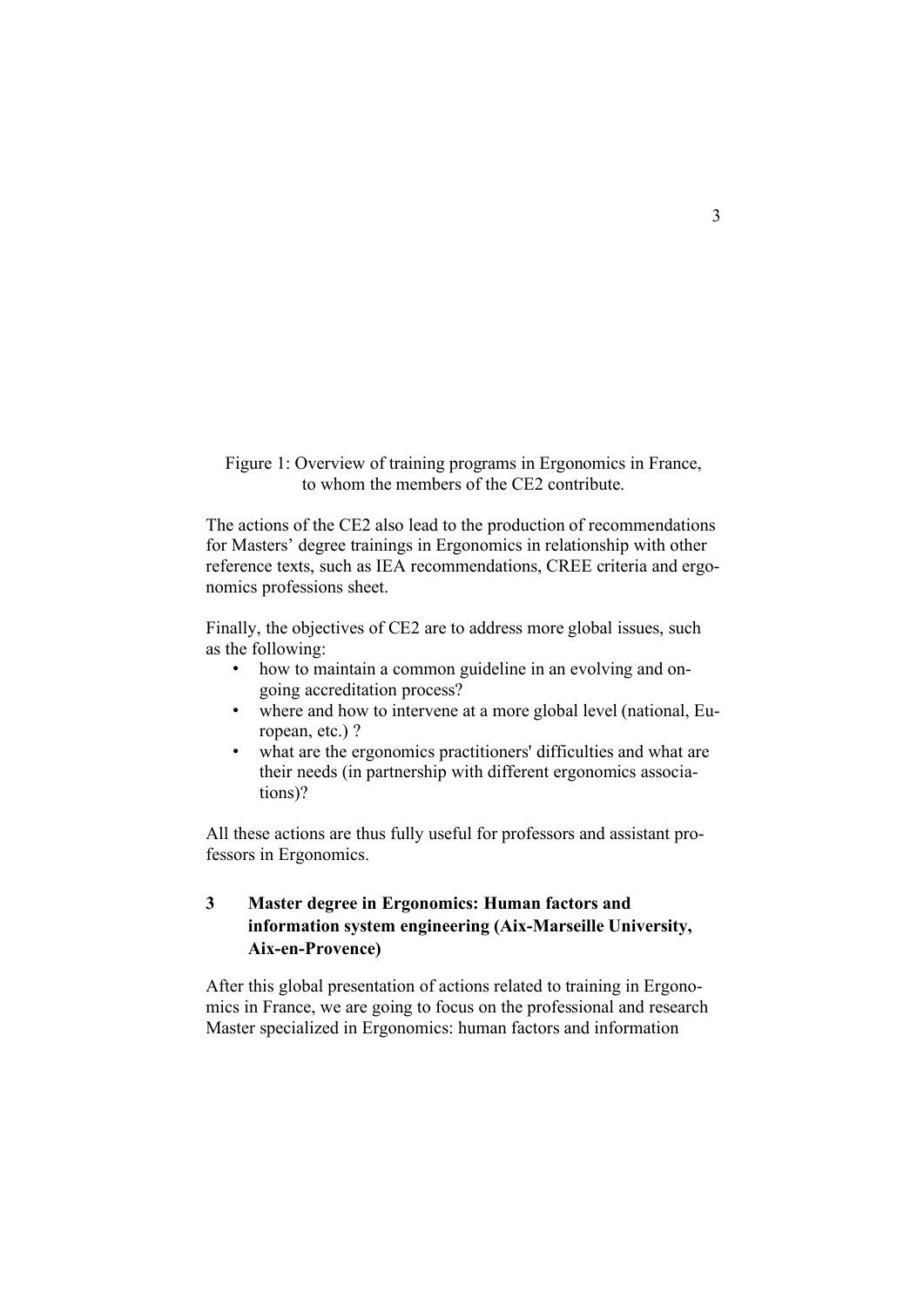system engineering, which is proposed at Aix-Marseille University (in Aix-en-Provence, France) and directed by Prof. Nathalie Bonnardel.

## **3.1 History of the program**

In 1983, the Université de Provence (Aix-Marseille I, Aix-en-Provence) offered its first graduate program in ergonomics in the form of a specialized diploma, first called a DESS (*Diplôme d'études supérieures spécialisées*) in ergonomic psychology, and it was then renamed DESS in cognitive ergonomics.

This training was created by Pr. Claude Bastien and it was mainly based on cognitive psychology and ergonomics, with a specific focus on expertise, and studies and interventions in the workplace. Another specificity was progressively developed in this program, which consisted in providing students with a training in computer science and programming, in order to allow them to better interact with other stakeholders in their future profession. In 1994, I joined the pedagogical team of the DESS, which comprised mainly Claude Bastien (full professor), Jean-Paul Caverni (full professor), Jean-Luc Péris (associate professor) and Annie Piolat (full professor) as well as numerous professionals. I progressively became co-responsible and responsible of the DESS in Cognitive ergonomics. Thus, I introduced new orientations in the content of the program, in order to prioritize the processes of work activity analysis, to train students to use a variety of methods and techniques in ergonomics, to allow them to access to information elements related to the history of ergonomics, and to lead them to develop competencies in the design and evaluation of user interfaces as well as assistance to human activities.

These orientations were based on my own background, comprising: 1) a Ph.D. thesis in Cognitive ergonomics performed both at the University of Provence (Aix-Marseille I) and at the 'Institut National de Recherche en Informatique et en Automatique' (INRIA, Rocquencourt, France), in the laboratory (or 'project') in 'Ergonomics psychology', which was created and first directed by André Bisseret. Then, at this period of time, this laboratory or project became co-directed by Pierre Falzon and Dominique Scapin.

2) classes in Ergonomics at Conservatoire des Arts et Métiers (CNAM, Paris, France).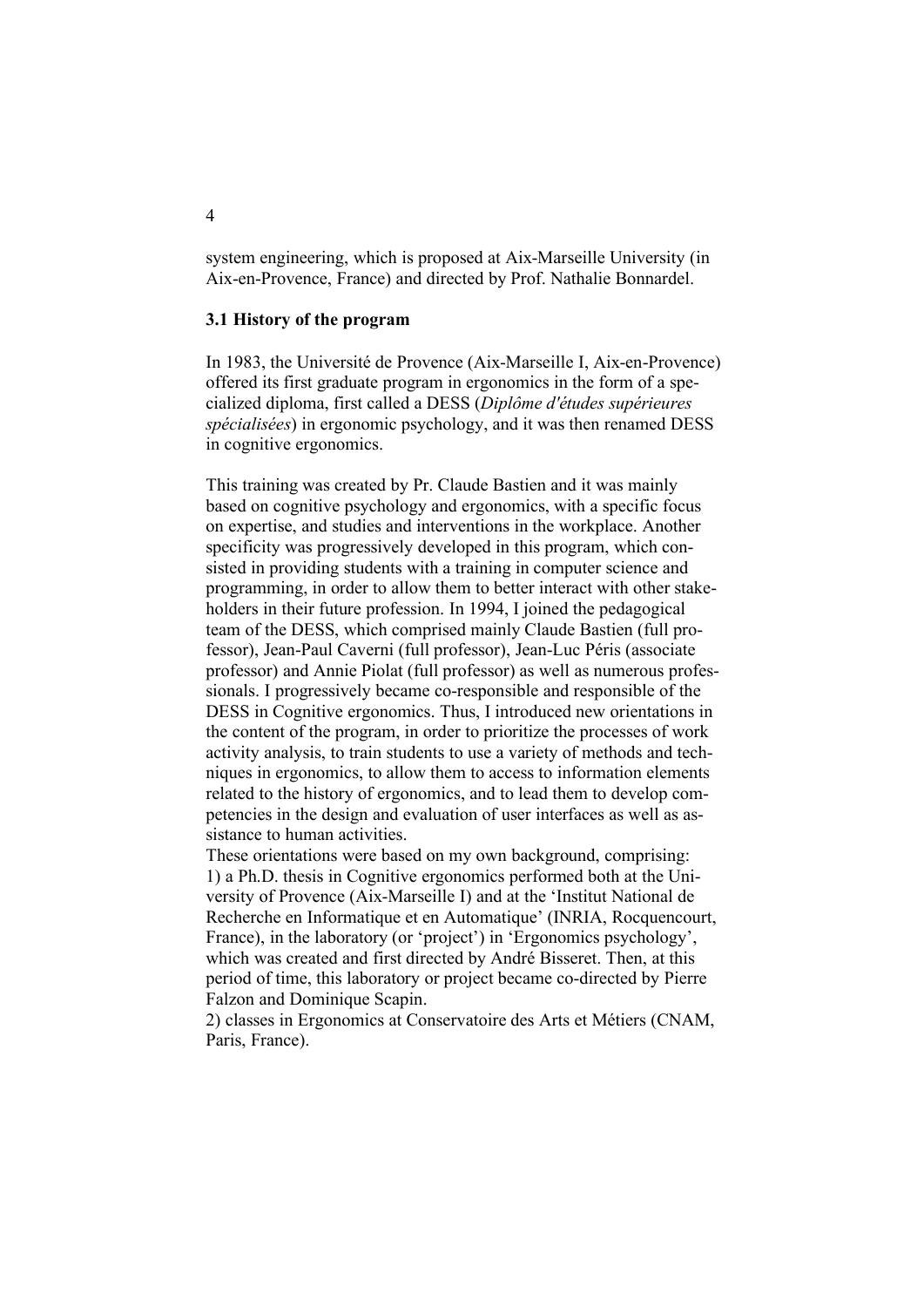3) professional practice as ergonomist in a SSII.

4) a two years of post-doc at the University of Colorado at Boulder and Institute of Cognitive Science (USA).

In addition, it was very important for me to develop closer relationships with ergonomics associations and societies, such as the SELF (Société) d'Ergonomie de Langue Française), EACE (European Association for Cognitive Ergonomics, in which I became a member of the executive commitee), CE2 (Collège des Enseignants-Chercheurs en Ergonomie, ARPEGE (Association pour la Recherche en Psychologie Ergonomique et en Ergonomie, in which I am currently a member of the Administration committee), and IEA (International Ergonomics Association). Due to national changes in France and the introduction of the LMD (Licence, Master, Doctorat) system, in 2004-2005, the DESS in Cognitive ergonomics became a professional Master specialized in 'Ergonomics: Human factors and information system engineering' (in French: 'Ergonomie: facteurs humains et ingénierie des systèmes d'information'), and it was associated to a general mention of Master in Psychology. In 2008-2009, another change was introduced since this professional Master became both a professional and research Master, which allowed graduates to either work into companies or to pursue their studies with a Ph.D. This program being associated to a Master's mention in Psychology, the graduates stemming from this training can exert as Ergonomists and/or as Psychologists-Ergonomists, depending on their previous background.

This program includes traditional classes in cognitive, organizational and physical ergonomics as well specific trainings on risks prevention, work conditions, information system engineering, user interface and UX design, etc. Therefore, graduates from this training can access to a large variety of positions in Ergonomics. Most of the graduates directly work into companies just after obtaining their diploma but about onethird of them pursue their studies with a Ph.D. thesis in ergonomics psychology or in ergonomics.

Finally, a fusion among the three universities in our area (Aix-Marseille I, Aix-Marseille II, and Aix-Marseille III) intervened and this Master's program in 'Ergonomics: Human factors and information system engineering' is now proposed at Aix-Marseille University. It is also to note that, in France, a new process of accreditation of training programs has been applied (instead of habilitation, which was previously settled). Thus, although the pedagogical objectives and the content of this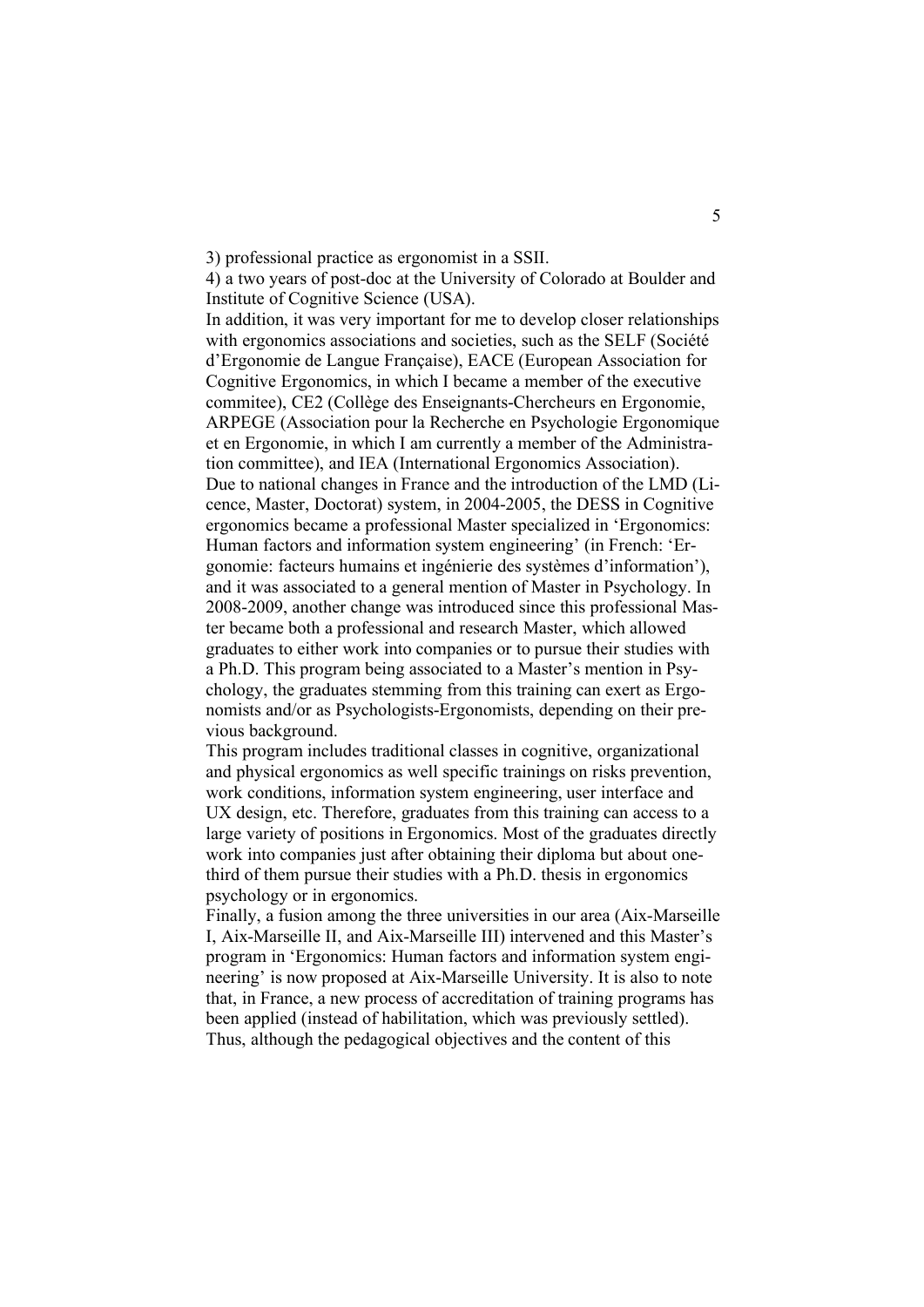program globally remain the same, some changes recently occurred in the content and structuration of this Master's program, which will be effective from 2018-2019.

### **3.2 Description of the training and program in Ergonomics**

The content of the education and training in the professional and research Master specialized in 'Ergonomics: Human factors and information system engineering' aims to allow students to develop the competencies targeted by associations evoked above, such as the CE2, and in accordance with the standards that are required by the ARTEE (Association pour la Reconnaissance du Titre d'Ergonome Européen en Exercice) to obtain, after a professional experience, the title of 'European ergonomist'. In addition, in accordance with this objective, some members of the pedagogical team have this title. Therefore, this program was developed in line with the European and international requirements for professional ergonomists.

This Master's program allows to train professionals who are capable of carrying out ergonomic interventions, aiming at optimizing workers' safety and well-being as well as the efficiency of production systems, through the combination of cognitive ergonomics, organizational ergonomics and physical ergonomics. It also allows to train ergonomists who have competencies in work activity analysis, in the design and evaluation of workstations and user interfaces (comprising programming and design of mock-ups). In addition, new contents were recently introduced in order to train students to UX design and design thinking as well as to develop ergonomics approaches related to new technologies of information and communication (e.g., virtual reality, with the use of Oculus-rifts, and robotics).

The Master program extends along two years, each comprising 60 credits (ECTS) that are associated to courses delivered by professors in ergonomics, in cognitive and social psychology, in computer science as well as by a large number of professionals in ergonomics. During the **1st year** (about 400 hours of class), the students follow courses that give them both theoretical and practical knowledge related to human work and activities, comprising classes in cognitive and organizational ergonomics, in cognitive and social psychology, in programming and user interface design and evaluation, and they have to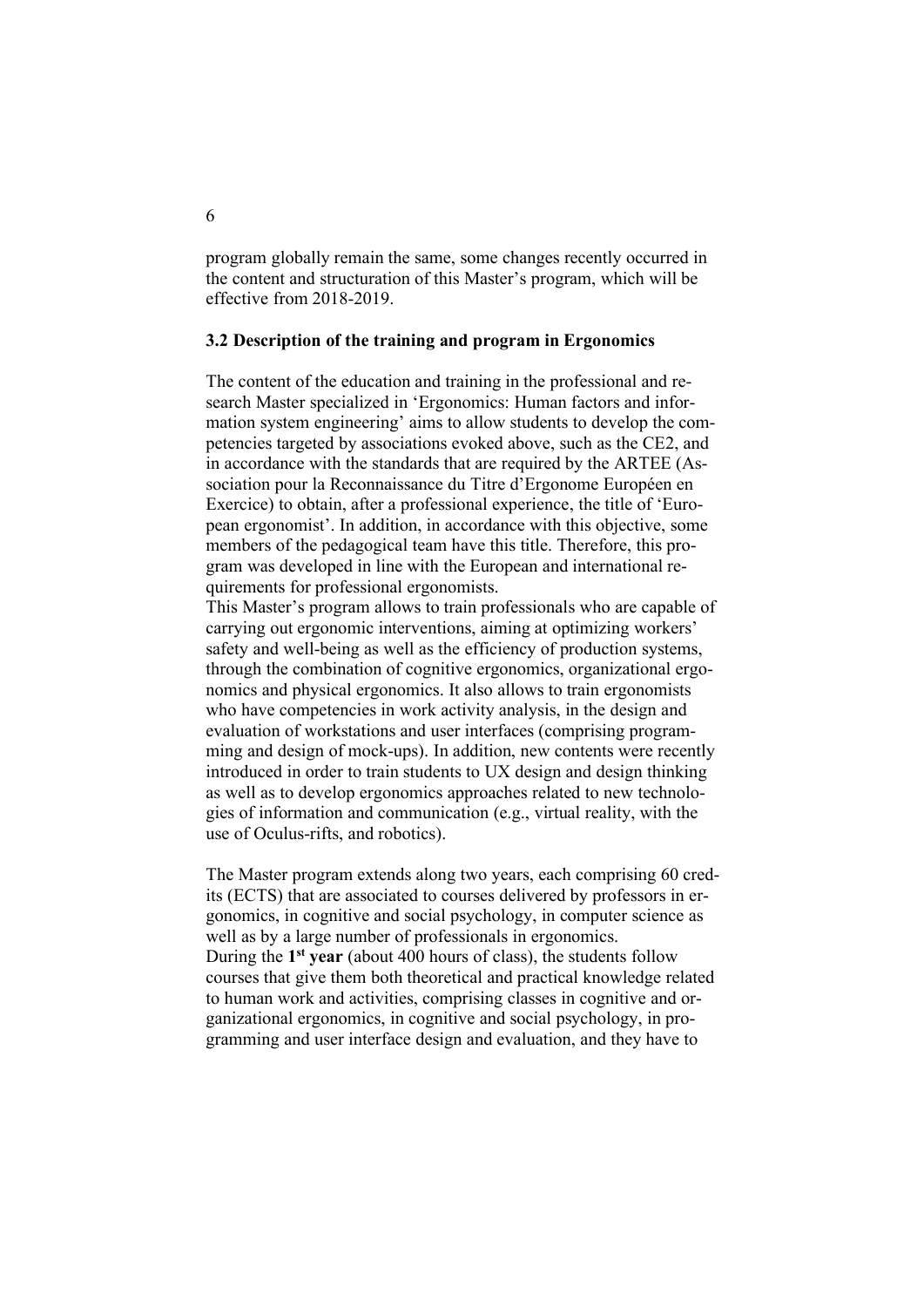realize both a 1<sup>st</sup> internship in a company and a research work on a topic related to Ergonomics.

During the **2nd year** (about 400 hours of class), the students follow courses that give them more theoretical and practical knowledge in physical ergonomics, cognitive ergonomics, and organizational ergonomics. They acquire a variety of methods and techniques related to work analysis/activity analysis, work environment analysis, adaptation to workers/operators, safety and risks management, user interface design and evaluation, UX design, prospective ergonomics and design thinking. They are also trained to use a variety of methods and techniques, including the classical ergonomics methods as well as specific techniques, for instance based on the use of eye-tracking. The students in this Master program have also to follow classes on English in ergonomics as well as classes on labor law and rights (e.g., related to Internet and digital data). They are also trained to develop ergonomics approaches related to new technologies of information and communication, such as virtual reality. This last objective is favoured by the fact that students can access to the research laboratory PSYCLE (director: N. Bonnardel) and to the UserLab of the technical platform H2C2 proposed at the 'Maison de la Recherche" (Aix-en-Provence). The Userlab comprises numerous equipments of high technology that can be used for analyzing human activity as well as human-computer interactions.

In addition, the students have to participate in tutored projects and to carry out an ergonomic intervention in response to a real or simulated request from a company or based on establishments defined by the professors, which lead the students to progressively adopt a 'professional posture'. Finally, during this second year of Master, the students also have to realize another research work in Ergonomics (usually in line with the one developed in the 1<sup>st</sup> year of Master) and to perform a long internship (about 6 months) in companies. These works are supported by groups of regulation to engage the students in reflective practice, and they result in written reports and oral presentations, with a committee composed of both professors and professionals.

Therefore, this 2 years' Master program specialized in 'Ergonomics: Human factors and information system engineering' allows students to understand and perform different kinds of interventions, to analyze work situations and activities in both professional and extra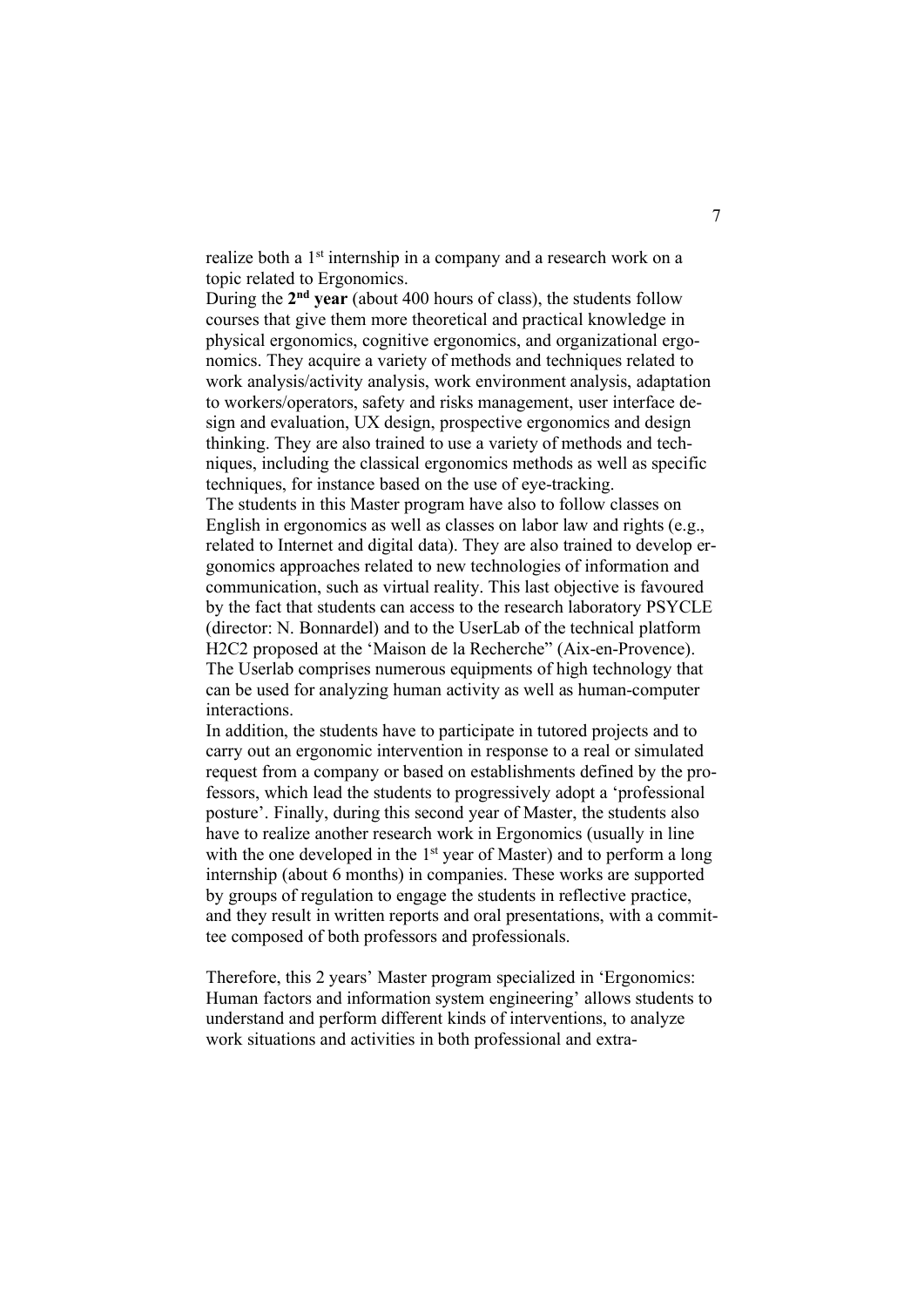professional contexts, to acquire a variety of methods and techniques, to develop competencies in complementary fields, and to promote new projects in ergonomics.

More information about this program and the content of the training in the 1st and the 2nd year of Master in Ergonomics: humans factors and information system engineering can be found on the following site: https://centrepsycle-amu.fr/master-ergonomie/

## **3.3 Review of difficulties and positive aspects of the development of the program**

In order to introduce a reflection on the development of this Master's program, difficulties encountered when creating this program are evoked as well as its positive aspects.

### **Difficulties encountered when creating the program**

It has been difficult to obtain the department's recognition of the importance of having professors who are specialized in ergonomics psychology and ergonomics as well as the formal recognition of Ergonomics as a disciplinary.

We observe a major work overload for the main professors who give classes in this program: Nathalie Bonnardel (full professor), Brice Isableu (full professor), Ladislav Motàk (associate professor), Patrice Petitjean (PAST – associate professor who also exerts as ergonomist in his own consulting company) and Jean-Luc Péris (associate professor). They also ensure regular supervision of the students for practical works, internships in companies and research works in ergonomics. We also note difficulties in obtaining the support needed to create new positions for professors specialized in ergonomics.

## **Positive aspects of the development of the program**

Since its creation, this program has been improved to correspond to European and international standards for training programs in Ergonomics.

A large number of professionals, specialized in complementary methods and fields (e.g., work and activity analysis, risks prevention, work conditions, nuclear plants, medicine, information system architecture,